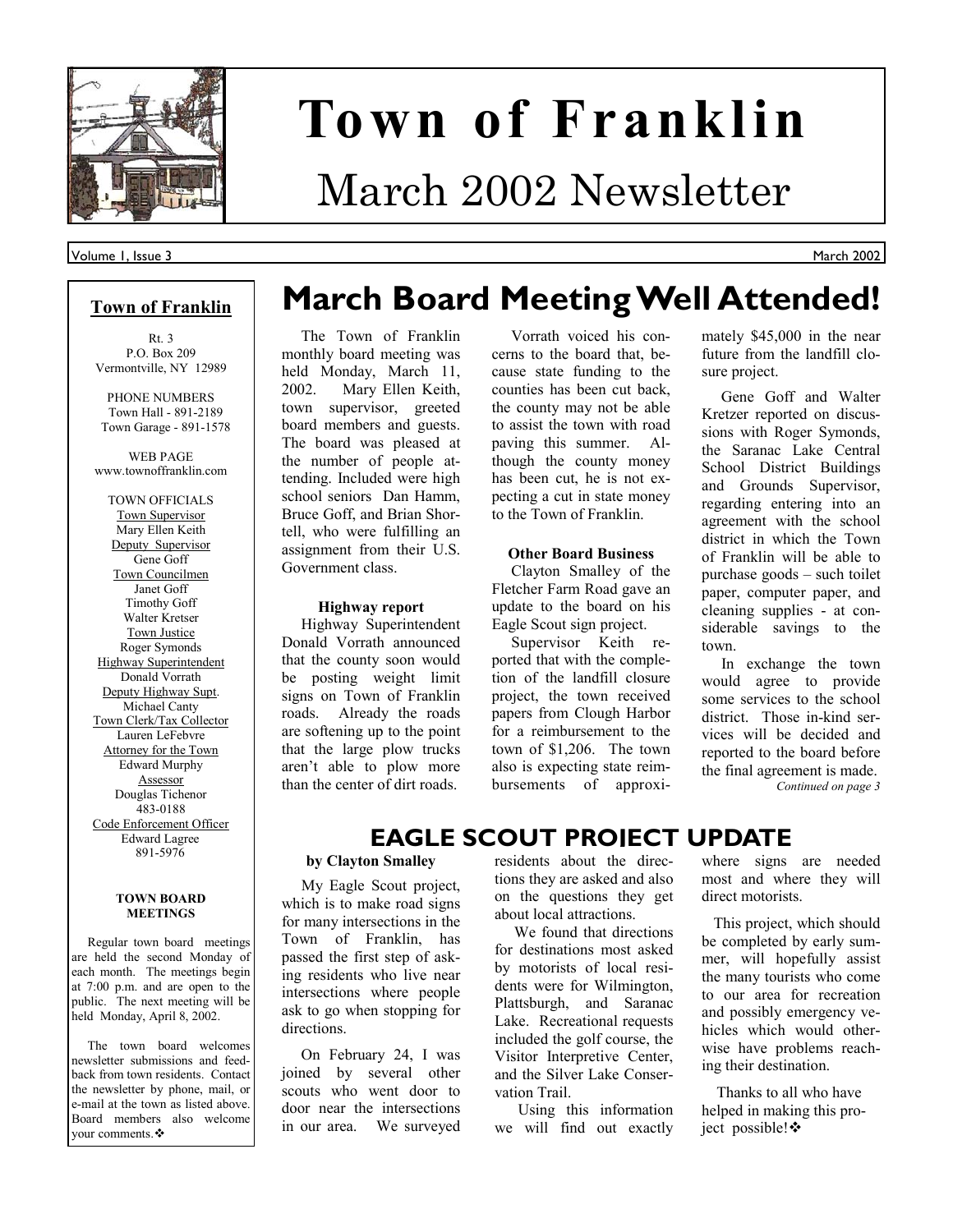## COMMITTEE REPORTS

#### *Recreation Committee***: NEW MEMBERS WELCOME!**

 The Recreation Committee meets every third Saturday of the month at the Franklin Franklin Town Hall at 1:00. Board members on the committee are Janet Goff and Tim Goff. They are looking for new members and encourage anyone who has an interest in the town's Kate Mountain Park to participate in these meetings.

 At their last meeting, a list of some ideas for improvements at the park was drawn up:

- A chain link fence around the basketball court
- Improve the walking trail; needs additional mulch on the trail
- Move the backstop on the lower field
- Improve lower field for the younger league teams
- A bigger ice-skating rink
- Add a merry-go-round and a teeter-totter
- Additional bleachers

 Your comments and questions are important in helping the committee move forward. You are invited to call them (Janet Goff, 891-2607; Tim Goff, 891-1943), or to e-mail them at www.townoffranklin.com.

 The committee will have a bottle drive in the spring. Watch for further details. The proceeds will be used towards the purchase of a manual scoreboard to be used at the recreational field.  $\ddot{\bullet}$ 

#### *Cemetery Committee:* **LANDSCAPING WORK PLANNED**

 Board members Mary Ellen Keith and Tim Goff report that Cemetery Committee will be looking at landscaping needs at the cemeteries.

 In addition to regular upkeep and post-winter clean-up, once the snow goes, plans are to put in shrubs and work on other landscaping. $\cdot$ 

#### *Celebrations Committee***: EASTER EGG HUNT - MARCH 30**

 The Celebrations Committee will sponsor an Easter Egg Hunt on March 30, 2002, at 1:00 p.m. at the town hall. There will be a Golden Egg Prize. Volunteers are needed to help chaperone and to provide treats for the kids. Call Lauren LeFebvre or Janet Goff.

 The Fourth of July will be the Town of Franklin Family Picnic Day. Tentative plans are for an afternoon of BYOB (that is, "bring your own blanket") from  $4:00$ until the start of the Saranac Lake fireworks. The committee is working on having a band - or bands - and games for kids. $\cdot$ 



#### *Food Pantry***: HUNGER AWARENESS WEEK IN MARCH**

 The Food Pantry reported that they had served 4,499 people last year from the towns of Franklin and St. Armand. Last month an emergency housing issues arose on a Sunday, and by Thursday the pantry volunteers had the family housed and supplied with what they needed. The Food Pantry's success is the result of work by lot of volunteers, and the strong support of the community.

The third week in March is "Hunger Awareness Week". We all should give thought to being grateful for what we have. No one in our town should be without a home, without food. It takes your continued support. Take a minute to think how you can help. Volunteer at the pantry; take your bottles to the Bloomingdale drop box; come to a Soup Supper on Wednesday nights at St. Paul's Church; donate. Do what you can! $\cdot$ 

#### **Demong Competes in His Second Olympics**

 Congratulations to Town of Franklin Olympian Bill Demong. Bill competed in three Nordic combined ski events at the Salt Lake City Winter Olympics. The Nordic combined ski team finished in fourth place, the best showing for a United States team in the sport. Bill also finished  $19<sup>th</sup>$  and  $14<sup>th</sup>$  in individual Olympic events.

 Nordic combined skiing is a grueling competition that includes ski jumping and cross country skiing. After many years of taking the back seat in this sport, thanks to the world-class performances of Bill and his teammate, Todd Ladwick, the United States suddenly became a serious contender in the field.

This was Bill's second Olympics. At 17, he went to the 1998 Nagano Winter Olympics, where he placed  $34<sup>th</sup>$ .

At look at Bill's pre-Salt Lake City successes shows that he is clearly at the top of his sport. Bill had skied his four personal bests, including a tenth place in Steamboat, Colorado, a seventh place in Ramsau, Austria, a fourth in sprint in Libevec, the Czech Republic, and, finally, the gold medal at the World Cup events in Libevec. He is ranked at ninth in overall World Cup standings. This winter Bill was featured in Time magazine and Sports Illustrated.

 Bill grew up on Fletcher Farm Road with his parents, Leo and Helen Demong, and sister, Katie. He started crosscountry ski racing at five, but he soon became interested in ski jumping. By nine years of age he became a Nordic combined skier.

Bill's parents and sister were able to go to Salt Lake City to be with Bill during the Olympics. Bill, on the other hand, is not yet done skiing. The World Cup season goes until the end of March. $\cdot$ 

#### **LOOKING FOR WOMEN HOCKEY PLAYERS**

Kelly Battistoni is organizing women's hockey team. A special invitation goes out to beginners.

 Get out; get exercise; learn the game! Anyone interested should call Kelly at 891-4746. \*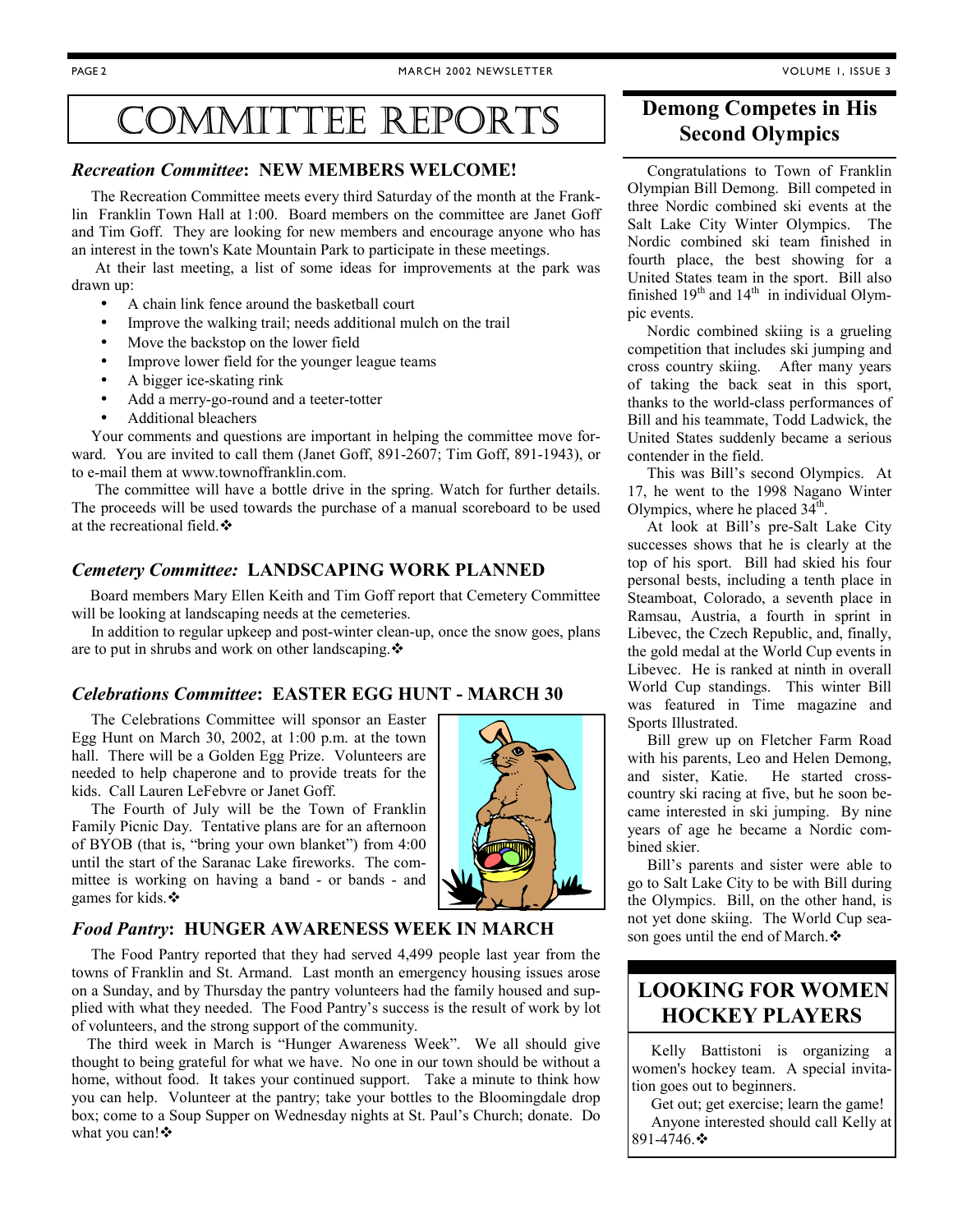### **Town of Franklin Senior Citizens**

#### **By Margaret Turnbull**

 Are you 55 years or older? The Town of Franklin senior citizens' club meets at the Franklin Town Hall in Vermontville every second and fourth Tuesdays of the month. Meetings begin at 12:30 p.m. during Eastern Standard Time and at 6:00 p.m. during Daylight Savings Time.

 Each meeting begins with a covered dish meal. The second Tuesday is a business meeting and the fourth

Tuesday is a social time. Five-cent Bingo follows both meetings.

 In addition to regular meetings, the group plans outings. On April 30, the seniors will be going, by bus, to the Akwesasne Mohawk Casino. The trip is free and each person will receive \$10 to play with and a supper buffet at the casino.

 Other plans being made for this year include one-day bus trip in June and a bazaar in August. October's special event is dinner at a local restaurant. Each December the group celebrates the holiday season with a party, usually at St. Paul's Church.

 All seniors are invited and encouraged to come to a meeting. There's no need to bring a dish on a first visit. There is always plenty of delicious food.

 It a friendly - and busy - group. For more information, call Margaret Turnbull at 891-2656, Florence LaFleur at 891- 5771, or Marion Hamm at 891-0806. $\div$ 

### **Changes at Bloomingdale Elementary School**

 Students returning to Bloomingdale Elementary School after their spring break will find they have a new principal. Tom Clark, who has been principal at Bloomingdale since 1987, will move to Petrova Elementary School to take over as principal upon the retirement of Lynda Neveu.

 The interim principal at Bloomingdale will be Bob Schiller, who will hold the position till the end of the school year. Schiller is retired; he was

principal of the Lake Placid Junior/ Senior High School.

 The school board has begun their search for a new permanent principal at Bloomingdale. and expect to have a decision by the end of May.

 As principal of the Bloomingdale school, Clark also acted as principal for the Lake Clear and Lake Colby schools.

 The Petrova school building also houses the Saranac Lake Middle School. The building is old and Clark will be involved in much-needed renovation planned soon for the building.

 Clark will actually be returning to Petrova. His first job with Saranac Lake Central School District in 1979 was as Petrova's principal, where he stayed before moving to Bloomingdale.

 Although he is looking forward to the opportunity for change, Clark says that he always has enjoyed his tenure at Bloomingdale Elementary School, and he will miss it.  $\cdot$ 

## **March Board Meeting Report**

#### *Continued from page 1*

 The board agreed to a request from the County of Franklin Department of Real Property and County Treasurer to have Town Clerk Lauren LeFebvre continue to collect taxes due to the county until May 31, 2002, at the Franklin Town Hall. In return, the town will be able to keep whatever late penalty fees are collected, which Le-Febvre reported that in past years have come to approximately \$4,000.

#### **Landfill and Recycling**

 Frank Karl, who is on the board of the County of Franklin Solid Waste Management Authority, updated the town board on the evolving Comprehensive Recycling Analysis Plan. As required by state law, the CFSWMA plan needs to be submitted to the Department of Environmental Conservation for approval. He asked the board

to pay attention to the Authority's plan to purchase additional property for landfill before the plan is approved.

 Another important issue is an upcoming decision in "flow control" laws that will require all haulers in Franklin County to take their trash to the Franklin County landfill or transfer stations.

 Karl thanked the board for their work in having the town comply with state recycling laws. Gene Goff and Walt Kretzer drafted a recycling program for the town and distributed the guidelines to all town employees. They will make all arrangements to have adequate containers at all locations that require them. The recyclables and trash will be taken to a Franklin County transfer station.

 Goff and Kretzer will continue to monitor the program.

 Karl commended the board on their commitment to recycling, noting the importance of the town setting an example for residents and local businesses.

#### **Board Sets Workshop Schedule**

 Mary Ellen Keith noted that since January 1, the board has held several workshops on issues that have included reviewing employee applications, recycling, HUD, and the Procurement Policy. These workshops have been very productive.

 After a short discussion, the board voted to continue work sessions on a regular basis. Tentatively, the workshops will be held in the evenings the last Monday of each month. These workshops are open to the public.

 Upcoming workshop agendas will include a tour of town roads, a visit to the highway department, and a session on the Freedom of Information Law. These meetings will be advertised to the public as dates and subjects are set.  $\cdot$